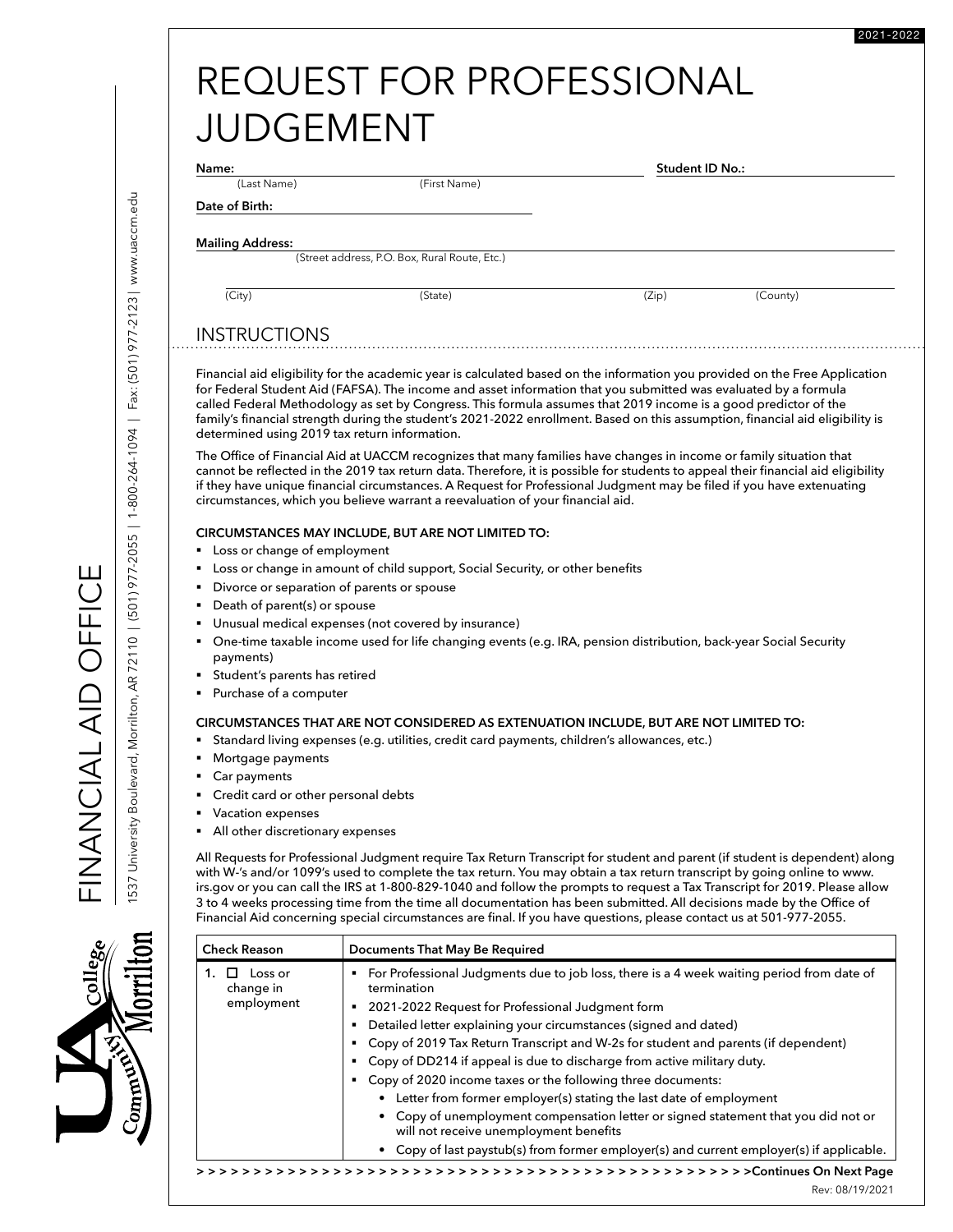| <b>Check Reason</b>                                                                                                             | Documents That May Be Required                                                                                                                                                                                                                                                                                                                                                                                                                                                     |
|---------------------------------------------------------------------------------------------------------------------------------|------------------------------------------------------------------------------------------------------------------------------------------------------------------------------------------------------------------------------------------------------------------------------------------------------------------------------------------------------------------------------------------------------------------------------------------------------------------------------------|
| 2. $\Box$ Loss or<br>change in amount<br>of child support,<br>social security or<br>other benefits                              | 2021-2022 Request for Professional Judgment form<br>Detailed letter explaining your circumstances (signed and dated)<br>" Copy of 2019 Tax Return Transcript and W-2's for student and parents (if dependent) of<br>child support, social security,<br>If benefit is terminated, provide documentation of monthly benefit amount and date of<br>benefit termination<br>If benefits are reduced, provide documentation of original amount, date of reduction and<br>reduced amount. |
| $\Box$ Divorce or<br>3.<br>separation of<br>parents or spouse                                                                   | 2021-2022 Request for Professional Judgment form<br>٠<br>Detailed letter explaining your circumstances (signed and dated)<br>Copy of 2019 Tax Return Transcript and W-2's for student and parents (if dependent)<br>Copy of legal separation documentation, proof of separate, households, or divorce decree<br>٠                                                                                                                                                                  |
| 4. $\Box$ Death of<br>parent(s) or<br>spouse                                                                                    | 2021-2022 Request for Professional Judgment form<br>Detailed letter explaining your circumstances (signed and dated)<br>Copy of 2019 Tax Return Transcript and W-2's for student and parents (if dependent)<br>٠<br>Copy of death certificate<br>٠                                                                                                                                                                                                                                 |
| $5. \Box$ Unusual<br>medical expenses                                                                                           | 2021-2022 Request for Professional Judgment form<br>Detailed letter explaining your circumstances (signed and dated)<br>Copy of 2019 Tax Return Transcript and W-2's for student and parents (if dependent)<br>If you didn't itemize, please submit proof of payment                                                                                                                                                                                                               |
| 6. $\Box$ One-time<br>taxable income<br>(e.g. IRA, Pension<br>distribution,<br>back-year<br><b>Social Security</b><br>payments) | 2021-2022 Request for Professional Judgment form<br>Detailed letter explaining your circumstances (signed and dated)<br>Copy of 2019 Tax Return Transcript and W-2's for student and parents (if dependent)<br>Documentation to identify the source of the income<br>Proof of payment and an itemized statement showing how the funds were spent (e.g.<br>cancelled checks, receipts, bank statements.)                                                                            |
| 7. $\Box$ Student's<br>parent has retired                                                                                       | 2021-2022 Request for Professional Judgment form<br>Detailed letter explaining your circumstances (signed and dated)<br>Copy of 2019 Tax Return Transcript and W-2's for student and parents (if dependent)<br>Documentation of monthly income sources fr all retirement income, including social<br>security                                                                                                                                                                      |
| 8. $\Box$ Other                                                                                                                 | 2021-2022 Request for Professional Judgment form<br>٠<br>Detailed letter explaining your circumstances (signed and dated)<br>Copy of 2019 Tax Return Transcript and W-2's for student and parents (if dependent)<br>Document supporting change                                                                                                                                                                                                                                     |

**Page 2 of Request for Professional Judgement Form**

# STUDENT'S FAMILY INFORMATION:

**List the people in your household:**

### **WHO TO INCLUDE IF YOU ARE A DEPENDENT**

- **Yourself**
- Your parent(s) (including a stepparent) even if you don't live with your parent(s).
- § Your parent(s)' other children if your parent(s) will provide more than half of their support from July 1, 2021, through June 30, 2022, or if the other children who meet either of these standards, even if they do not live with your parent(s).
- Other people if they now live with your parent(s) and your parent(s) provide more than half of their support and will continue to provide more than half of their support through June 30, 2022.

# **WHO TO INCLUDE IF YOU ARE INDEPENDENT**

- **Yourself**
- § Your spouse, if married
- § Your children, if you will provide more than half of their support from July 1, 2021 through June 30, 2022, or the child would be required to provide your information if they were completing a FAFSA for 2021-2022. Include children who meet either of these standards, even if they do not live with you.
- § Other people if they now live with you and you provide more than half of their support and will continue to provide more than half of their support through June 30, 2022

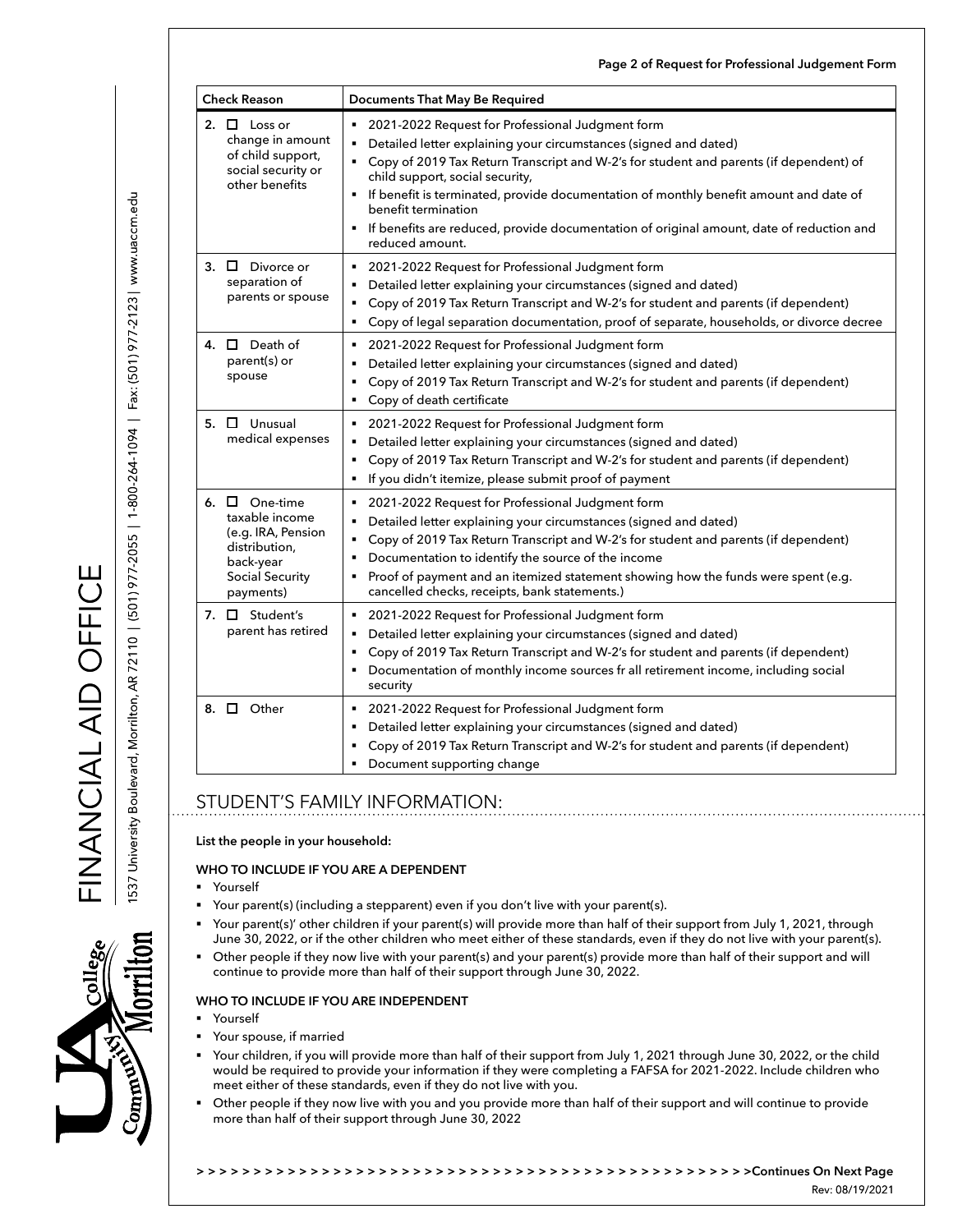#### **Page 3 of Request for Professional Judgement Form**

Include the name of the college for any household member, except a parent(s), who will be enrolled, **at least half time** in a degree, diploma, or certificate program at a postsecondary educational institution any time between July 1, 2021, and June 30, 2022.

| <b>Full Name</b> | Age | Relationship | <b>College</b> | Will be enrolled at<br>least half time? |
|------------------|-----|--------------|----------------|-----------------------------------------|
|                  |     | Self         | <b>UACCM</b>   | $\Box$ Yes $\Box$ No                    |
|                  |     |              |                | $\Box$ Yes $\Box$ No                    |
|                  |     |              |                | $\Box$ Yes $\Box$ No                    |
|                  |     |              |                | $\Box$ Yes $\Box$ No                    |
|                  |     |              |                | $\Box$ Yes $\Box$ No                    |

# A. INCOME ASSESSMENT FORM

Please complete the table below to help us assess your actual income for 2021. Report all income you expect to receive through December 31, 2021, in the appropriate boxes. You must include documentation supporting all income.

#### **PARENT(S)/GUARDIAN INCOME INFORMATION**

| Income for 2021<br>(January 1 to December 31)                                                                                     | Actual 01/01/2021 to<br><b>Today</b> | <b>Estimated Today to</b><br>12/31/2021 | <b>Totals = Actual + Estimated</b> |
|-----------------------------------------------------------------------------------------------------------------------------------|--------------------------------------|-----------------------------------------|------------------------------------|
| FATHER'S Income earned from<br>work (wages, salaries, tips, net farm or<br>business)                                              | \$                                   | \$                                      | \$                                 |
| MOTHER'S expected income<br>earned from work (wages, salaries,<br>tips, net farm or business)                                     | \$                                   | \$                                      | \$                                 |
| Other taxable income (dividends,<br>interest, pensions, annuities, alimony,<br>unemployment compensation, capital<br>gains, etc.) |                                      |                                         |                                    |
| Source:                                                                                                                           | \$                                   | \$                                      | \$                                 |
| Social Security benefits                                                                                                          | \$                                   | \$                                      | \$                                 |
| Child support received                                                                                                            | \$                                   | \$                                      | \$                                 |
| Other untaxed income (earned<br>income credits, welfare benefits,<br>workers comp., payments to IRA/<br>Keogh, etc)               |                                      |                                         |                                    |
| Source:                                                                                                                           | \$                                   | \$                                      | \$                                 |
| <b>Total parental income for 2021</b>                                                                                             | \$                                   | \$                                      | \$                                 |

### **STUDENT INCOME INFORMATION**

| Income for 2021<br>(January 1 to December 31)                                                                                     | <b>Actual 01/01/2021</b><br>to Today | <b>Estimated Today to</b><br>12/31/2021 | <b>Totals = Actual + Estimated</b> |
|-----------------------------------------------------------------------------------------------------------------------------------|--------------------------------------|-----------------------------------------|------------------------------------|
| Student's income earned from<br>work (wages, salaries, tips, net farm or<br>business)                                             | C                                    | \$                                      | S                                  |
| Spouse's expected income<br>earned from work (wages, salaries,<br>tips, net farm, or business)                                    |                                      |                                         | S                                  |
| Other taxable income (dividends,<br>interest, pensions, annuities, alimony,<br>unemployment compensation, capital<br>gains, etc.) |                                      |                                         |                                    |
| Source:                                                                                                                           |                                      |                                         |                                    |

FINANCIAL AID OFFICE

FINANCIAL OFFICE